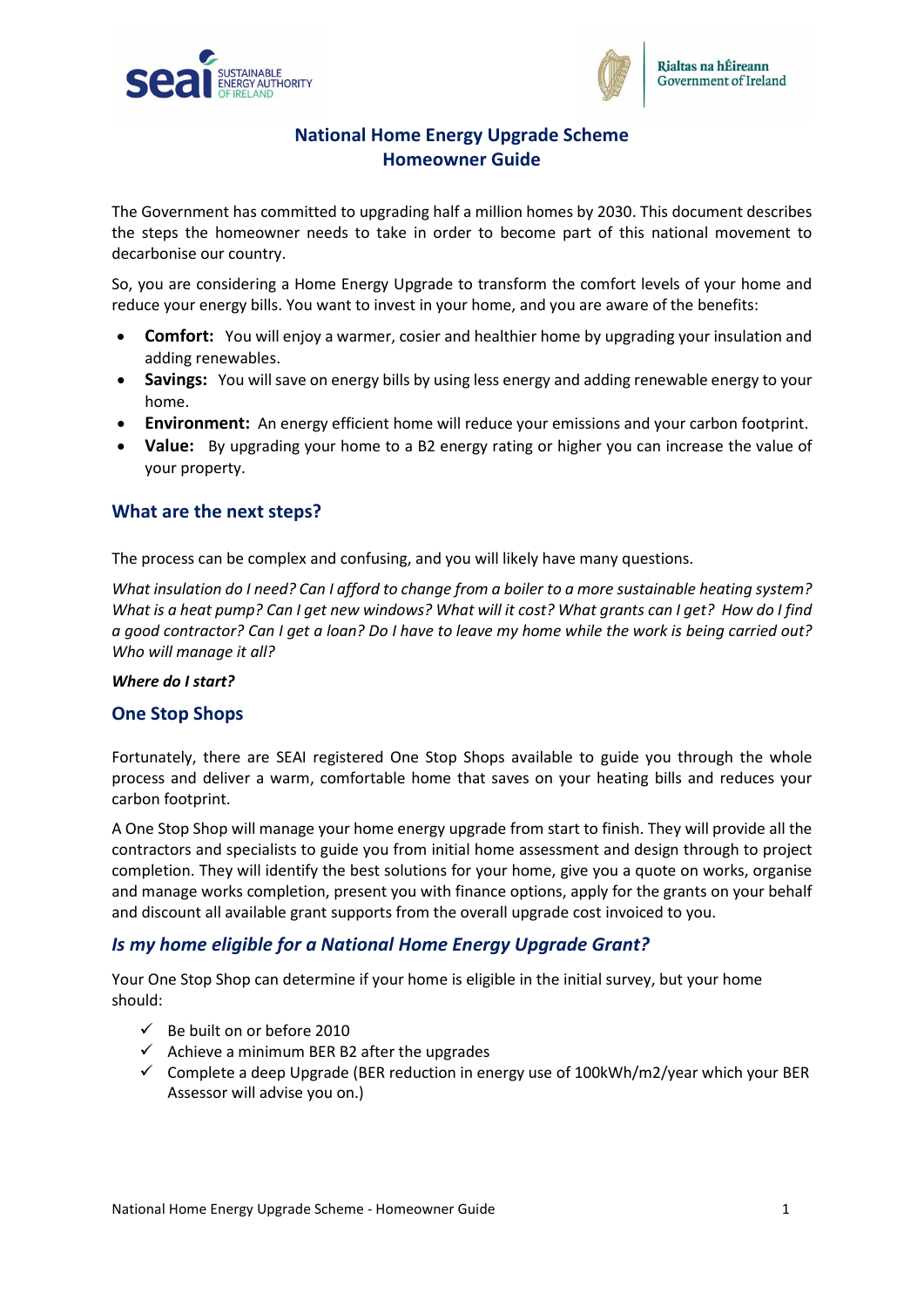



### **Step 1: Contact One Stop Shop**

To find out more contact a Registered One Stop Shop, there's a list on the SEAI website. They will ask you some basic questions for a preliminary assessment to determine if your home is suitable for an energy upgrade and what supports are available. This may be done over the phone or online.

They can get a lot of technical information from your MPRN (electricity meter number) and any recent Building Energy Rating (BER) that may have been carried out on your home. This will help them to determine when your home was built, the house type and give them further details on your property, and its energy efficiency.

The One Stop Shop will then explain how to get more detailed advice on options for a home energy upgrade through a Home Energy Assessment. They will also explain your options, available grant supports and timelines for your home energy upgrade.

#### **Step 2: Home Energy Assessment**

Once you decide to continue your journey to get advice on a home energy upgrade, the One Stop Shop will conduct a detailed onsite review of your home with a Home Energy Assessment.

An energy expert will visit your home and complete a BER (Building Energy Rating) and a technical assessment. The assessment will also calculate the heat loss in your home and what is required to make it suitable for a heat pump. They will also ask for details of your heating costs over the previous year to help assess what cost savings may be available to you.

This assessment typically takes 1-2 hours, and you will receive a report recommending various efficiency and renewable upgrades to achieve a B2 BER or better energy rating. This will be tailored to your home and your requirements, with an estimate of the costs and what grants are available.

At this stage you will have a much better understanding of the energy efficiency and renewable options available. You will be presented with clear pathways to your warm and comfortable B2 or better energy rated home.

#### *There is an SEAI grant available of €350 towards the cost of a Home Energy Assessment.*

#### **Step 3: Home Energy Upgrade**

If you are happy with the options and quote provided by your One Stop Shop, then you can start your home energy upgrade. You will have peace of mind knowing all works will be organised and completed to the required standards and technical specifications.

The One Stop Shop will provide you with a contract for the home energy upgrade. They will take care of everything, including applying for grants, procuring, managing and coordinating the contractors completing all work, quality assuring the works, commissioning and handover of the project to you.

The One Stop Shop should have all the required information. You will know clearly what's involved and how long it will take. They can discuss if you are planning additional renovation or extension works at the same time (*these are not grant funded*) and how disruptive the works will be.

The One stop shop will clearly discount the grants from the overall cost of works invoiced to you, and the grant will be paid directly to the One Stop Shop.